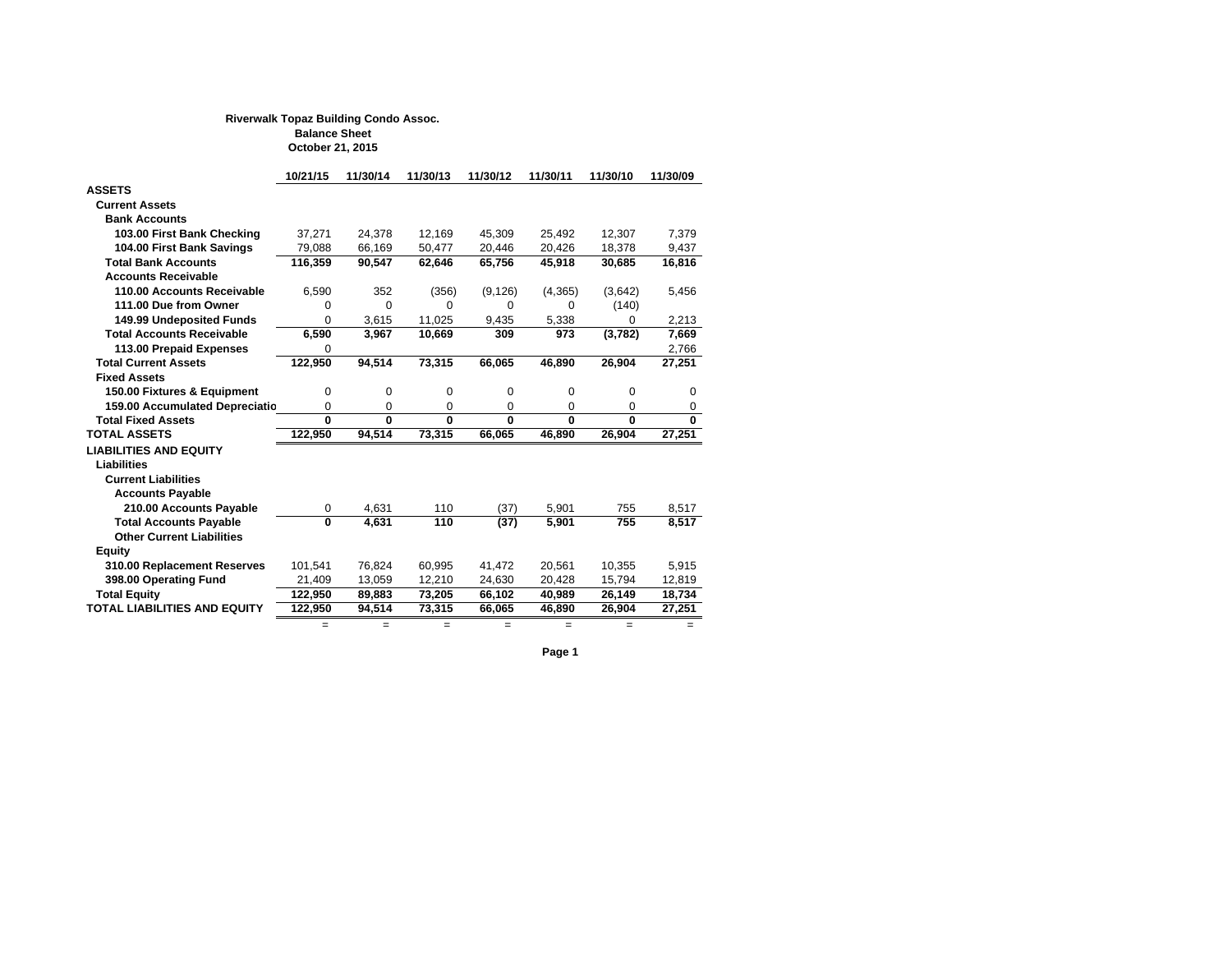## **Riverwalk Topaz Building Revenues, Expenditures and Changes in Fund Balance Budget, Actual and Variance for the Periods Indicated PAGE 2**

|                                                          | 11/30/13      | 11/30/14     |                | FYE 11/30/2015 |                             | <b>YTD</b>                 |                         |                         | FYE Nov '16   | Change        |     |            |                            |             |
|----------------------------------------------------------|---------------|--------------|----------------|----------------|-----------------------------|----------------------------|-------------------------|-------------------------|---------------|---------------|-----|------------|----------------------------|-------------|
|                                                          | Actual        | Actual       | <b>Adopted</b> |                | Variance                    | Actual                     | <b>Budget</b>           | Variance                | Prelim        | Fr Last       |     |            | <b>Allocation at 70/30</b> |             |
|                                                          | 11/30/13      | 11/30/14     | <b>Budget</b>  |                | <b>Forecast Fav (Unfav)</b> | 10/21/15                   |                         | 10/21/15 Fav (Unfav     | <b>Budget</b> | <b>Budget</b> |     |            | Total                      | Total       |
| <b>Operating Fund</b>                                    |               |              |                |                |                             |                            |                         |                         |               |               | Com | <b>Res</b> | Com                        | <b>Res</b>  |
| <b>Income</b>                                            |               |              |                |                |                             |                            |                         |                         |               |               |     |            |                            |             |
| 401.10 · Assessments Comm                                | 71,131        | 70,800       | 73,130         | 73,130         | $\mathbf 0$                 | 66.847                     | 67.036                  | (189)                   | 74,593        | 1,463         |     |            | 74,593                     |             |
| 401.20 · Assessments Res                                 | 32,172        | 31,995       | 32,960         | 32,960         | $\mathbf 0$                 | 30,209                     | 30,213                  | (4)                     | 33,619        | 659           |     |            |                            | 33,619      |
| 660.00 · Gas Reimbursement                               | 793           | 886          | 900            | 686            | (214)                       | 686                        | 900                     | (214)                   | 700           | (200)         | 93% | 7%         | 651                        | 49          |
| 402.00 - Interest Income                                 | 31            | 61           | 60             | 60             | $\Omega$                    | 11                         | 55                      | (44)                    | 10            | (50)          | 70% | 30%        | $\overline{7}$             | 3           |
| 405.00 - Late Fee Income                                 | 698           | 681          | $\mathbf 0$    | 900            | 900                         | 778                        | $\mathbf 0$             | 778                     | $\mathbf{0}$  | $\mathbf 0$   | 70% | 30%        | $\Omega$                   | $\mathbf 0$ |
| 410.00 · Services                                        | $\Omega$      | $\Omega$     | $\Omega$       | $\Omega$       |                             | $\Omega$                   | $\mathbf 0$             | $\mathbf 0$             | $\Omega$      | $\mathbf 0$   |     |            |                            |             |
| <b>Total Income</b>                                      | 104,824       | 104,423      | 107,050        | 107,736        | 686                         | 98,531                     | 98,204                  | 327                     | 108,922       | 1,872         |     |            | 75,251                     | 33,671      |
|                                                          |               |              |                |                |                             |                            |                         |                         |               |               |     |            |                            |             |
| <b>Expense</b>                                           |               |              |                |                |                             |                            |                         |                         |               |               |     |            |                            |             |
| 602.00 · Accounting                                      | 315           | 325          | 300            | 300            | $\Omega$                    | 500                        | 300                     | (200)                   | 300           | $\mathbf 0$   | 70% | 30%        | 210                        | 90          |
| 603.00 - Cleaning                                        | 9,000         | 8,340        | 8,400          | 9,509          | (1, 109)                    | 8,717                      | 7,700                   | (1,017)                 | 8,400         | 0             | 70% | 30%        | 5,880                      | 2,520       |
| 604.00 - Electricity                                     | 8,866         | 10,640       | 10,300         | 7,454          | 2,846                       | 6,212                      | 9.442                   | 3,230                   | 10,300        | 0             | 70% | 30%        | 7,210                      | 3,090       |
| $607.00 \cdot Gas$                                       | 9,471         | 9,960        | 10,000         | 10,000         | $\mathbf 0$                 | 9,853                      | 9,791                   | (62)                    | 10,000        | 0             | 93% | 7%         | 9,300                      | 700         |
| 608.00 · Telephone                                       | 1,092         | 1,117        | 1,200          | 1,200          | $\Omega$                    | 967                        | 1.100                   | 133                     | 1,200         | 0             | 70% | 30%        | 840                        | 360         |
| 609.10 · Water & Sewer Comm                              | 1,327         | 1,345        | 1,736          | 1,736          | $\mathbf 0$                 | 1,685                      | 1,591                   | (94)                    | 1,736         | 0             |     |            | 1,736                      | $\mathbf 0$ |
| 609.20 · Water & Sewer Res                               | 5,335         | 5,812        | 6,200          | 6,200          | $\Omega$                    | 5,456                      | 5.683                   | 228                     | 6,200         | 0             |     |            |                            | 6,200       |
| 612.00 - Insurance                                       | 6,133         | 6,409        | 6,800          | 6,259          | 541                         | 6,259                      | 6,800                   | 541                     | 6,800         | 0             | 70% | 30%        | 4,760                      | 2,040       |
| 614.00 · Supplies                                        | 2,093         | 1,506        | 1,800          | 1,800          | $\Omega$                    | 1,384                      | 1,650                   | 266                     | 1,800         | 0             | 70% | 30%        | 1,260                      | 540         |
| 615.00 - Master Assoc. Exp.                              | 34,181        | 34,181       | 35,206         | 37,598         | (2, 392)                    | 31,332                     | 29,339                  | (1, 994)                | 35,206        | 0             | 70% | 30%        | 24,645                     | 10,562      |
| 617.00 - Elevator Maint.                                 | 2,748         | 2,582        | 3,000          | 3,000          | $\Omega$                    | 2,859                      | 3,000                   | 141                     | 3,000         | 0             | 70% | 30%        | 2,100                      | 900         |
| 618.00 - Inspections Fire Alarn                          | 1,100         | 1,100        | 1,100          | 1,925          | (825)                       | 1.925                      | 1,100                   | (825)                   | 1,100         | 0             | 70% | 30%        | 770                        | 330         |
| 620.00 · Inspections Fire Sprin                          | 872           | 857          | 250            | 720            | (470)                       | 720                        | 250                     | (470)                   | 250           | $\mathbf 0$   | 70% | 30%        | 175                        | 75          |
| 622.00 · Inspections Boiler & M                          | 200           | 225          | 250            | 395            | (145)                       | 395                        | 250                     | (145)                   | 250           | $\mathbf 0$   | 70% | 30%        | 175                        | 75          |
| 619.00 · Repairs & Maintenanc                            | 8,291         | 6,799        | 12,000         | 6,000          | 6,000<br>$\Omega$           | 3,131                      | 11,000                  | 7,869                   | 12,000        | $\mathbf 0$   | 70% | 30%        | 8,400                      | 3,600       |
| $625.00 \cdot$ Legal                                     |               | 500<br>3,400 | 2,000          | $\Omega$       |                             | $\mathbf 0$<br>$\mathbf 0$ | $\mathbf 0$<br>$\Omega$ | $\mathbf 0$<br>$\Omega$ | 2,000         | $\Omega$      | 70% | 30%        |                            | 600         |
| 670.30 - Rep & Maint - Non-Rol<br>620.00 · Miscellaneous | 13,775<br>181 | 292          | 180            | 180            | 2,000<br>$\mathbf 0$        | 255                        | 165                     | (90)                    | 180           | 0             | 70% | 30%        | 1,400<br>126               | 54          |
| 621.00 · Property Management                             | 8,064         | 8,064        | 8,064          | 8,306          | (242)                       | 7,614                      | 7,392                   | (222)                   | 8,306         | 242           | 70% | 30%        | 5,814                      | 2,492       |
|                                                          |               |              |                |                |                             |                            |                         |                         |               |               |     |            |                            |             |
| <b>Total Expense</b>                                     | 113,043       | 103,454      | 108,786        | 102,583        | 6,203                       | 89,262                     | 96,552                  | 7,290                   | 109,028       | 242           |     |            | 74,800                     | 34,228      |
|                                                          |               |              |                |                |                             |                            |                         |                         | (106)         |               |     |            | 450                        |             |
| <b>Net Income</b>                                        | (8, 218)      | 969          | (1,736)        | 5,153          | 6,889                       | 9,269                      | 1,652                   | 7,617                   |               | 1,630         |     |            |                            | (557)       |
|                                                          | 20,428        | 12,090       | 9,433          | 13,059         | 3,626                       | 12,140                     | 9,433                   | 2,707                   | 18,212        | 8,779         |     |            |                            |             |
| <b>Fund Balance - Beginning</b>                          |               |              |                |                |                             |                            |                         |                         |               |               |     |            |                            |             |
| <b>Fund Balance - Ending</b>                             | 12,210        | 13,059       | 7,697          | 18,212         | 10,515                      | 21,409                     | 11,085                  | 10,324                  | 18,106        | 10,409        |     |            |                            |             |
|                                                          |               |              |                |                | $=$                         |                            |                         | $=$                     |               | $=$           |     |            |                            |             |
| <b>Replacement Fund</b>                                  |               |              |                |                |                             |                            |                         |                         |               |               |     |            |                            |             |
| 650.00 · Assmts - Repl Reserv                            | 20,697        | 25,205       | 25,750         | 25,750         | $\mathbf 0$                 | 23,798                     | 23,604                  | 194                     | 26,265        | 515           | 70% | 30%        | 18,386                     | 7,880       |
| <b>Special Assessment</b>                                |               |              |                |                | $\Omega$                    |                            |                         | $\mathbf 0$             |               | 0             | 70% | 30%        | $\Omega$                   | 0           |
| <b>Painting</b>                                          |               |              |                |                |                             |                            |                         | $\mathbf 0$             |               |               | 70% | 30%        |                            |             |
| <b>Boiler</b>                                            | (5,376)       |              |                |                | $\mathbf 0$                 | $\Omega$                   | $\mathbf 0$             | $\mathbf 0$             |               | $\mathbf 0$   | 70% | 30%        | $\Omega$                   | 0           |
| Elevator                                                 |               | (5,057)      |                |                | $\mathbf 0$                 | $\Omega$                   |                         | $\mathbf 0$             |               |               |     |            |                            |             |
| Roof                                                     |               |              |                |                | $\Omega$                    |                            | $\mathbf 0$             | $\mathbf 0$             |               | 0             | 70% | 30%        | $\mathbf 0$                | 0           |
| Carpet                                                   |               | (4, 318)     |                |                | $\Omega$                    | $\Omega$                   |                         | $\mathbf 0$             |               | $\Omega$      | 70% | 30%        | $\Omega$                   | 0           |
|                                                          |               |              |                |                |                             |                            |                         |                         |               |               |     |            |                            |             |
| <b>Fund Balance - Beginning</b>                          | 45,674        | 60,995       | 76,620         | 76,824         | 204                         | 77,743                     | 76,620                  | 1,123                   | 102,574       | 25,954        |     |            |                            |             |
|                                                          |               |              |                |                |                             |                            |                         |                         |               |               |     |            |                            |             |
| <b>Fund Balance - Ending</b>                             | 60,995        | 76,824       | 102,370        | 102,574        | 204                         | 101,541                    | 100,224                 | 1,317                   | 128,839       | 26,469        |     |            | 18,836                     | 7,323       |
|                                                          |               |              |                |                | $=$                         |                            |                         | $=$                     |               | $=$           |     |            |                            |             |

**PAGE 2**